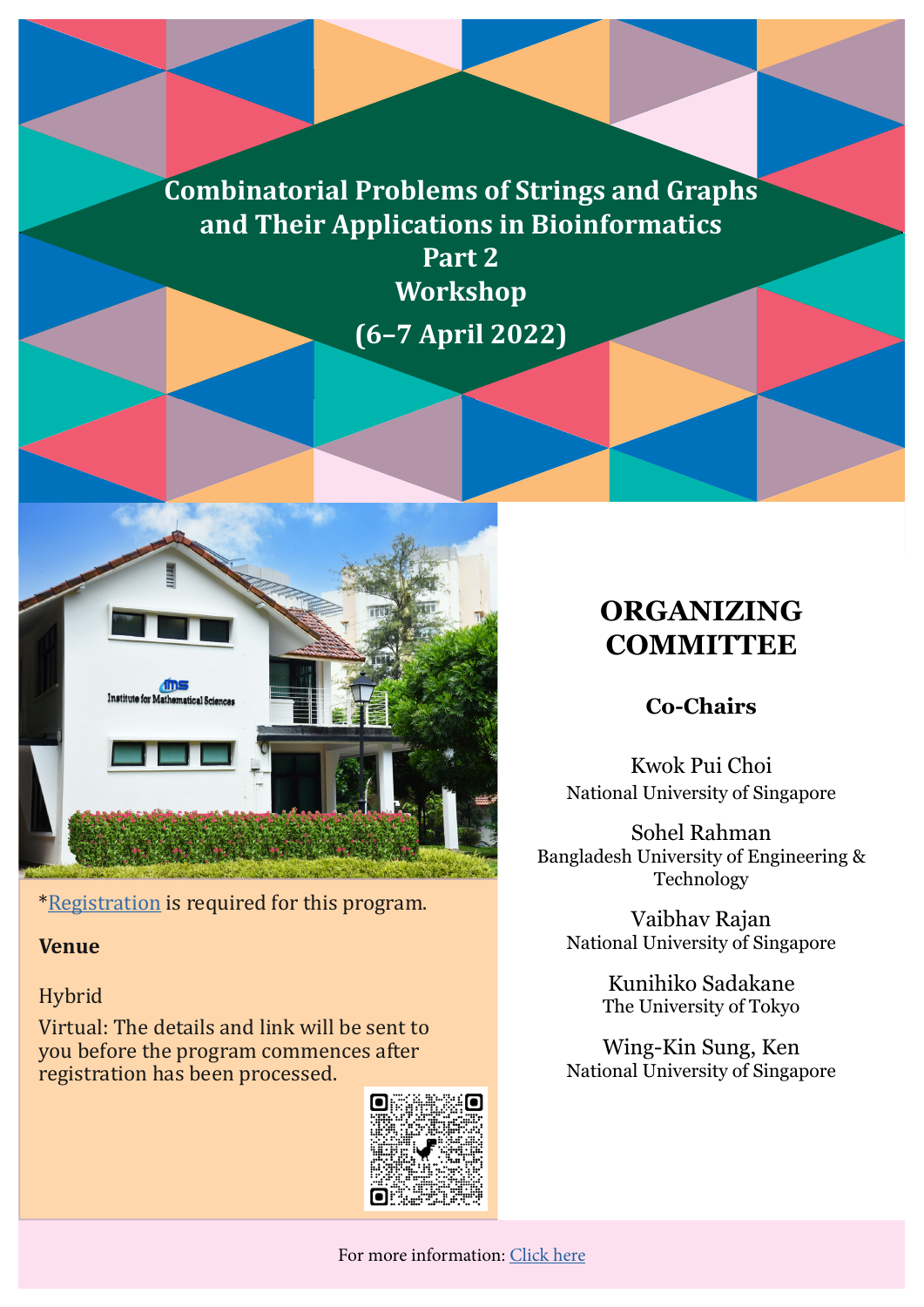### **Combinatorial Problems of Strings and Graphs and Their Applications in Bioinformatics Part 2 Workshop**

## **(6–7 April 2022)**

#### **All times are indicated in GMT+8. For time zones conversion: [Click Here](https://www.timeanddate.com/worldclock/converter.html)**

| <b>GMT Time Reference</b>           |                                |                                               |                           |                                             |                      |                           |  |
|-------------------------------------|--------------------------------|-----------------------------------------------|---------------------------|---------------------------------------------|----------------------|---------------------------|--|
| Greenwich<br>Mean Time<br>$(GMT+0)$ | USA (Hawaii)<br>$(GMT - 10)^*$ | France<br>Italy<br>Switzerland<br>$(GMT + 2)$ | Bangladesh<br>$(GMT + 6)$ | China<br>Singapore<br>Taiwan<br>$(GMT + 8)$ | Japan<br>$(GMT + 9)$ | Australia<br>$(GMT + 10)$ |  |
| 0100                                | 1500                           | 0300                                          | 0700                      | 0900                                        | 1000                 | 1100                      |  |
| 0600                                | 2000                           | 0800                                          | 1200                      | 1400                                        | 1500                 | 1600                      |  |

**\*(GMT -10) is the day before the stated date of the morning talks (GMT+8).**

| <b>Wednesday, 06 April 2022</b> |                                                                             |                                                                                    |  |  |  |
|---------------------------------|-----------------------------------------------------------------------------|------------------------------------------------------------------------------------|--|--|--|
| <b>Time</b><br>$(GMT + 8)$      | <b>Title</b>                                                                | <b>Speaker</b>                                                                     |  |  |  |
| 0900                            | <b>Session Chair: Vaibhav Rajan (National University of Singapore)</b>      |                                                                                    |  |  |  |
| 0900-0930                       | Randomized algorithms in computational<br>biology                           | <b>Bernard Moret</b><br>École Polytechnique Fédérale de<br>Lausanne, Switzerland   |  |  |  |
| 0930-1000                       | Binning metagenomic sequences                                               | Yu Lin<br>Australian National University,<br>Australia                             |  |  |  |
| 1000-1030                       | Modeling and prediction of CRISPR/Cas9<br>sensitivity and specificity       | Han Xu<br><b>MD Anderson Cancer Center, USA</b>                                    |  |  |  |
| 1030-1100                       | Succinct data structures for automata with<br>optimal membership query      | Sankardeep Chakraborty<br>The University of Tokyo, Japan                           |  |  |  |
| 1100-1130                       | Differentially private methods in<br>bioinformatics                         | <b>Tetsuo Shibuya</b><br>The University of Tokyo, Japan                            |  |  |  |
| 1130-1430                       | <b>Lunch Break</b>                                                          |                                                                                    |  |  |  |
| 1430                            | <b>Session Chair: Wing-Kin Sung, Ken (National University of Singapore)</b> |                                                                                    |  |  |  |
| 1430-1500                       | Phylogeny-aware MO optimization approach<br>for computing MSA               | Sohel Rahman<br>Bangladesh University of Engineering<br>and Technology, Bangladesh |  |  |  |